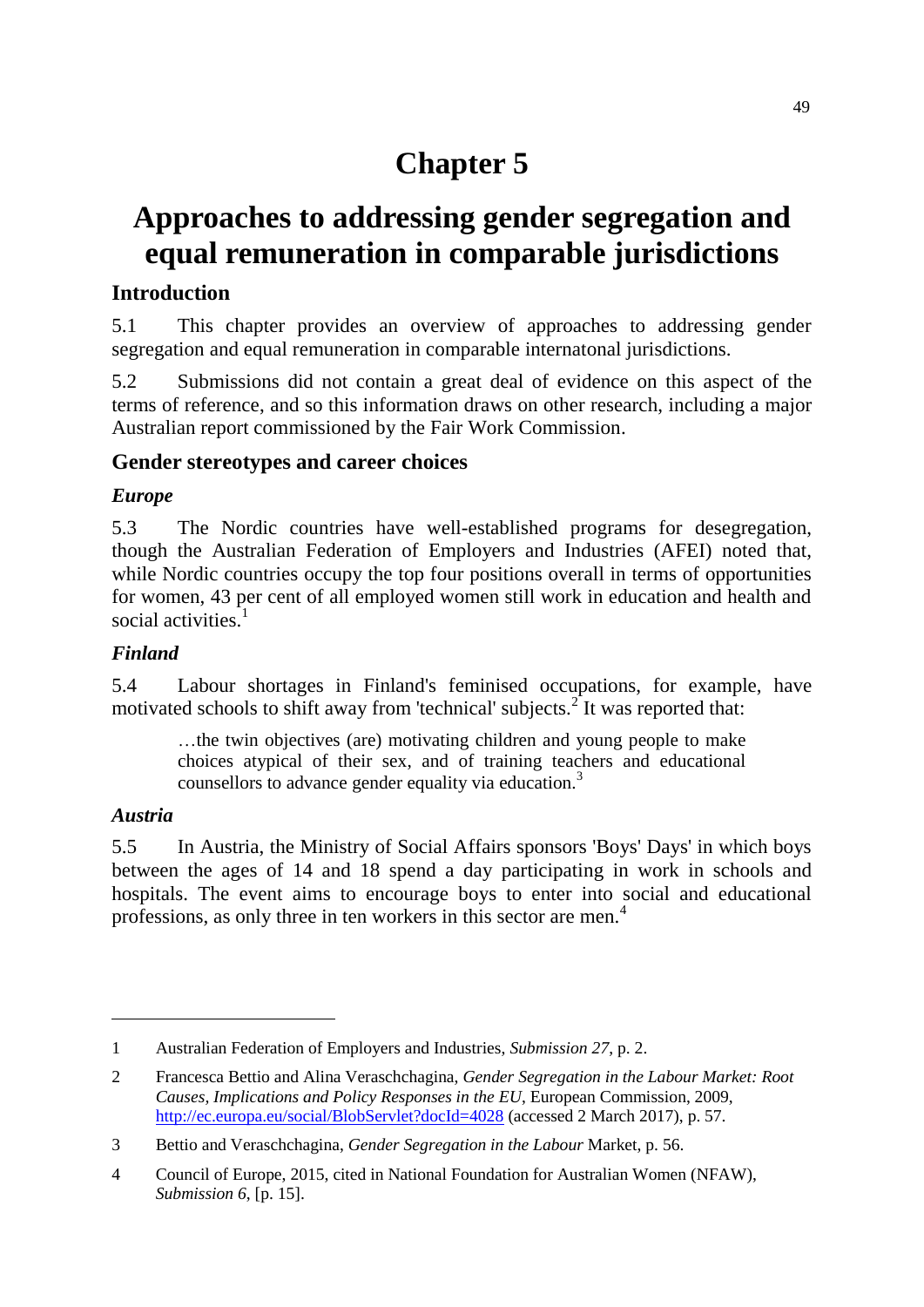# *United Kingdom*

5.6 A UK initiative, Inspiring the Future, has introduced a campaign called *Redraw the Balance* to change attitudes of young children through an interactive process, based on the knowledge that gender stereotypes are defined between 5 and 7 years of age. 5

5.7 Since 2001, the Men in Childcare Scotland Group has successfully trained 1,200 men and increased men's employment in early childhood care and education by offering a one-year funded training course exclusively to men.<sup>6</sup>

# *New Zealand*

5.8 Recent initiatives include investigating and addressing barriers for women within male-dominated industries, such as *Women in Trades* networks in Auckland, Wellington and Christchurch which are run by tradeswomen for tradeswomen to build support for women working in trades.<sup>7</sup>

# *United States*

5.9 Australia's Reserve Bank Assistant Governor, Luci Ellis, noted that in the United States the evidence of raw bias in academic science is no longer present in most STEM fields, with male and female academics publishing the same number of papers on average.<sup>8</sup>

# **Women's employment**

5.10 Various European and OECD countries are making legislative and regulatory responses to the issue of women's work. These are varied in execution while sharing an overarching objective of gender equity.

5.11 Women in Sweden are more likely than their Australian counterparts to work full-time and have uninterrupted careers. OECD figures from 2013 revealed that about 80 per cent of Swedish mothers work.

5.12 Sweden introduced paid parental leave (PPL) in 1974 and now offers ten weeks of paid paternity and paid father-specific parental leave at 80 per cent of their normal pay, which cannot be transferred to the mother should the father decide not to use them. $\frac{9}{9}$ 

 $\overline{a}$ 

50

<sup>5</sup> *Redraw the balance* (video), Inspiring the future, [http://www.inspiringthefuture.org/redraw-the](http://www.inspiringthefuture.org/redraw-the-balance/)[balance/,](http://www.inspiringthefuture.org/redraw-the-balance/) 11 August 2016 (accessed 9 March 2017).

<sup>6</sup> NFAW, *Submission 6*, [p. 15].

<sup>7</sup> Ministry for Women, 'Occupational segregation', [http://women.govt.nz/work-skills/paid-and](http://women.govt.nz/work-skills/paid-and-unpaid-work/occupational-segregation)[unpaid-work/occupational-segregation](http://women.govt.nz/work-skills/paid-and-unpaid-work/occupational-segregation) (accessed 14 March 2017).

<sup>8</sup> SJ Ceci, DK Ginther, S Kahn and WM Williams, 'Women in Academic Science: A Changing Landscape', *Psychological Science in the Public Interest*, 2014, vol. 15, no. 3, pp 75–131.

<sup>9</sup> EA Johansson, *The effect of own and spousal parental leave on earnings*, IFAU working paper, 2010(4), Institute for Labour Market Policy Evaluation, Swedish Ministry of Employment, Sweden, cited in United Voice, *Submission 19*, p. 17.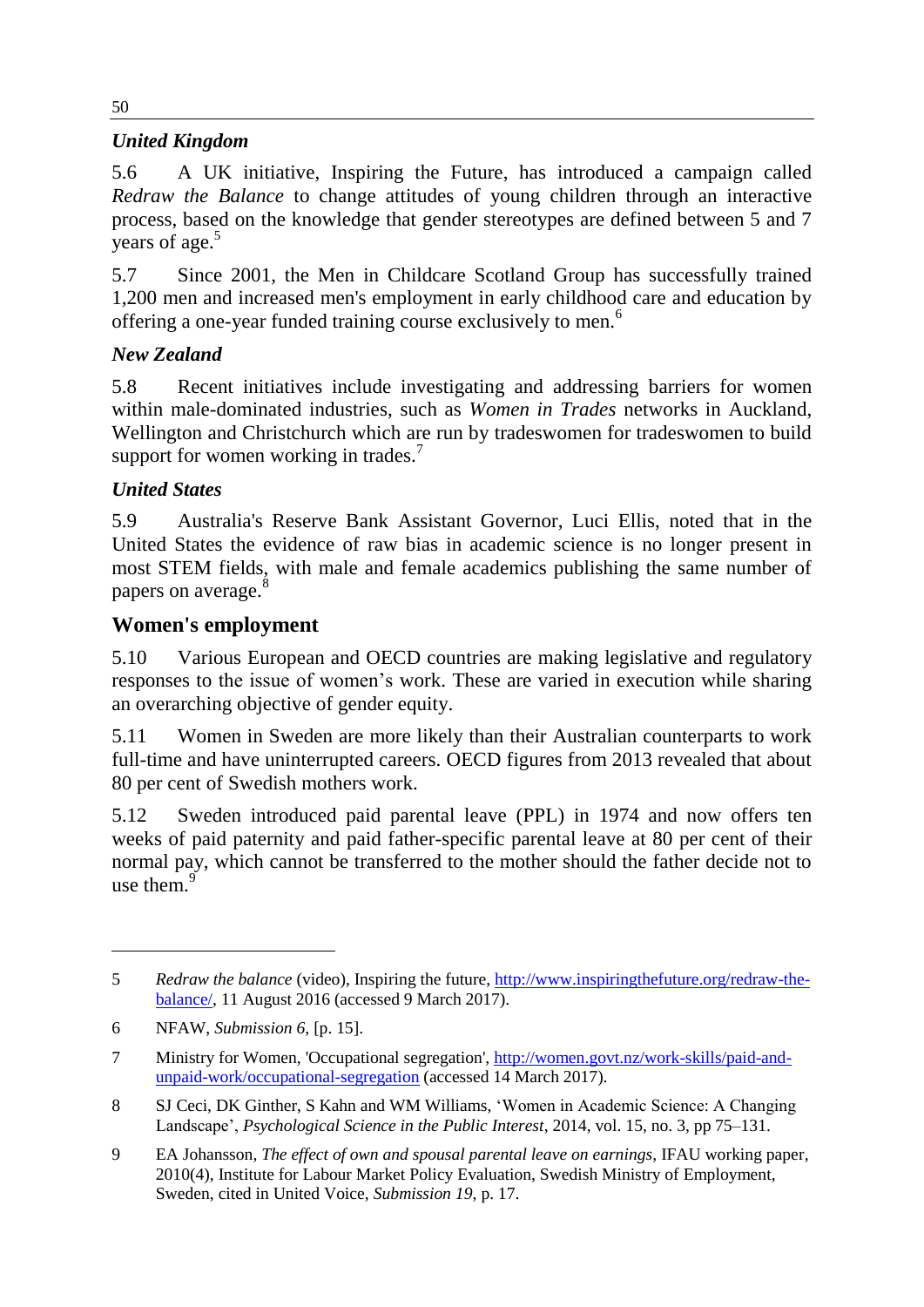5.13 In 2014, Swedish fathers took 25 per cent of the total parental leave and research suggests this has had a positive impact on their partners' earnings. Additionally, according to Swedish sources, these three months 'give men a stronger bond with their child, make them more likely to do their share of housework, and mean they have a better understanding of what childcare involves'.<sup>10</sup>

5.14 The OECD reported in 2016 that Norway offers 10 weeks' father-specific paternity leave at 100 per cent of gross earnings, similar to Sweden.<sup>11</sup>

5.15 Finland offers three weeks of fathers-only leave, to be taken at the same time as the mother. The remaining six weeks are unable to be taken while the mother is on parental leave.<sup>12</sup>

5.16 In 2012, Canada had six per cent more women in the full-time workforce than in Australia. The Grattan Institute analysed Canadian reforms introduced from about 1997 to lower effective tax rates and improve accessibility and quality of child care, showing that they led to a rapid increase in the number of women in paid work:

It is most plausible that household choices are influenced by the cumulative effects on net take-home income of income tax, foregone welfare benefits, child care costs, and child care benefits. Take-home income, net of these effects, amounts to the financial incentive to work relative to staying at home.<sup>13</sup>

5.17 Since 2007, Germany has moved away from a leave policy that supports mothers wishing to remain home for three years after the birth of a child. Parental leave has now been reduced to 12 months, increasing to 14 months if both parents take at least two months of PPL. The proportion of fathers taking leave increased from three per cent in 2006 to 28 per cent in 2012, with 83 per cent of these using their individual two-month entitlement.<sup>14</sup>

# **Equal remuneration in international jurisdictions**

5.18 The 2013 report *Equal Remuneration under the Fair Work Act 2009*, prepared for the Pay Equity Unit of the Fair Work Commission, undertook research focusing on

 $\overline{a}$ 

<sup>10</sup> See Richard Orange, 'Paid parental leave: How Swedish mums and dads do it', *Sydney Morning Herald*, 20 March 2014[, http://www.smh.com.au/national/paid-parental-leave-how-swedish](http://www.smh.com.au/national/paid-parental-leave-how-swedish-mums-and-dads-do-it-20140319-352gj.html)[mums-and-dads-do-it-20140319-352gj.html](http://www.smh.com.au/national/paid-parental-leave-how-swedish-mums-and-dads-do-it-20140319-352gj.html) (accessed 9 March 2017).

<sup>11</sup> OECD, Family Database, Social Policy Division, Directorate of Employment, Labour and Social Affairs, p. 6, cited in United Voice, *Submission 19*, p. 17.

<sup>12</sup> Bettio and Veraschchagina, *Gender Segregation in the Labour* Market, p. 57.

<sup>13</sup> The Grattan Institute, *Game-Changers – Economic reform priorities for Australia 2013*, p. 45.

<sup>14</sup> NFAW, *Submission 6*, [p. 17].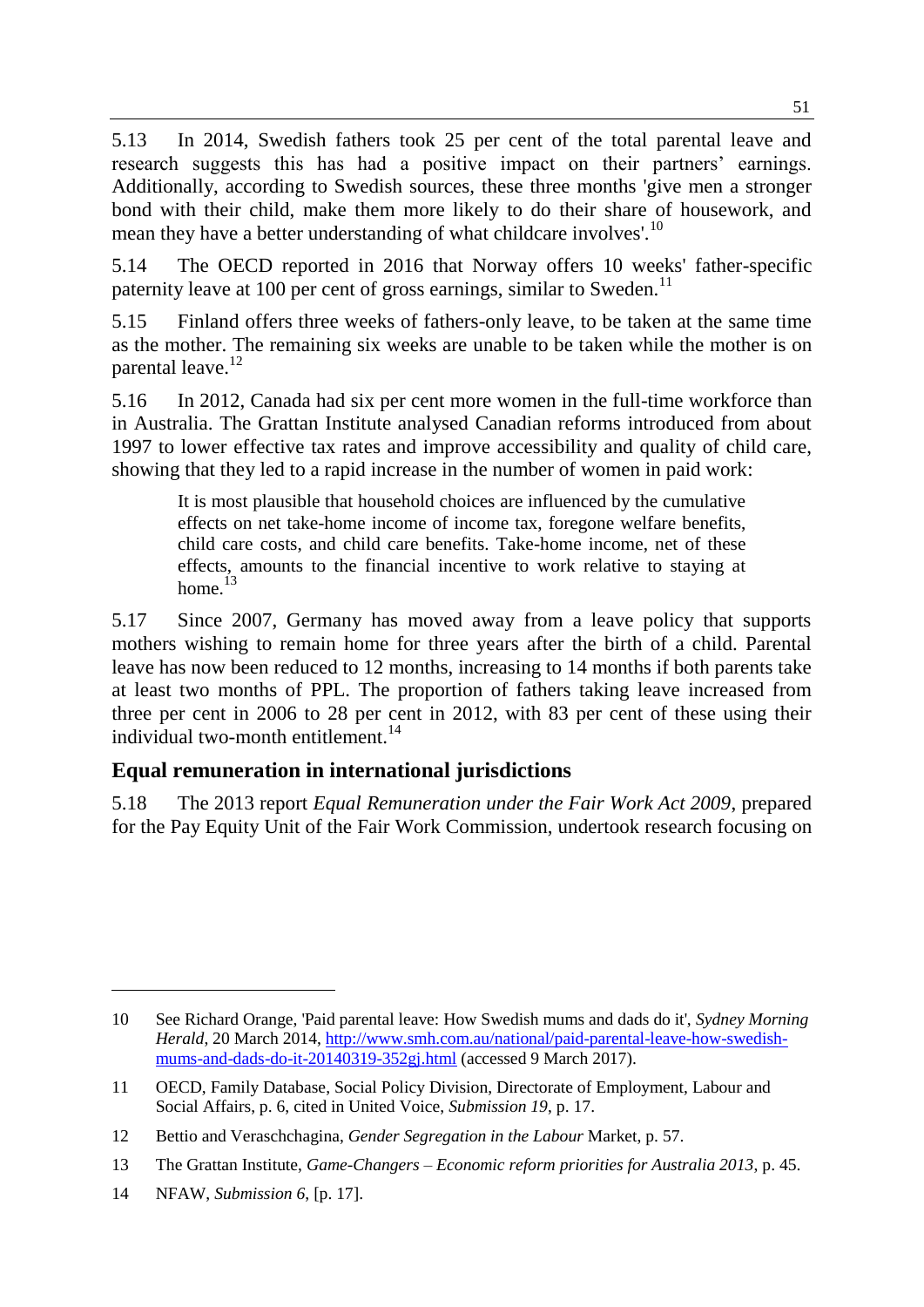countries which have legislative approaches and practices which have 'elements comparable to the situation in Australia'.<sup>15</sup>

5.19 The report defined the optimal role of government in achieving pay equity:

The government's responsibility is to ensure that legislation properly reflects and supports the requirements for pay equity and to also have a national policy of proactive promotion of pay equity including goals and targets.

It should also ensure that there are government institutional supports such as equal pay commissions, labour commissions or human rights commissions which have staff dedicated to assist the process of proactive measures to attain pay equity, as well as to assist in the process of resolving pay inequity claims.

The government also has a special responsibility by reason of itself being an employer and it should ensure that there are proper mechanisms for addressing pay inequity within the public sector.<sup>16</sup>

5.20 It also detailed the responsibilities for employers and workers' organisations:

There are also responsibilities for employers' and workers' organisations which are crucial to achieving pay equity at the national level.

This is usually achieved through social dialogue, not only between the social partners (for example for the purposes of collective bargaining), but also with the government through tripartite dialogue.

Further, employers are under an obligation at law to ensure equal remuneration for work of equal value and are also prohibited from discriminating against women in relation to conditions of work which would include remuneration.<sup>17</sup>

5.21 The reports' analysis of the EU noted that:

Equal pay for equal work has been one of the most basic principles of the European Union (EU) since its foundation.

Each Member State shall during the first stage ensure and subsequently maintain the application of the principle that men and women should receive equal pay for equal work.<sup>18</sup>

 $\overline{a}$ 

<sup>15</sup> Robyn Layton, Meg Smith and Andrew Stewart, *Equal remuneration under the Fair Work Act*  2009, A Report for the Pay Equity Unit of the Fair Work Commission, 2013, pp 20–21 and 28, <https://www.fwc.gov.au/documents/documents/payequity/er-report-6-dec-2013.pdf> (accessed 11 May 2017). See especially Appendix C of the report, 'Equal remuneration in other jurisdictions'. The countries chosen were: Belgium; Canada; Ireland; Finland; the Netherlands; New Zealand; Norway; Sweden; the UK; and the US.

<sup>16</sup> Paragraph breaks inserted by report editors for clarity. Layton et al, *Equal remuneration under the Fair Work Act 2009*, p. 29.

<sup>17</sup> Layton et al, *Equal remuneration under the Fair Work Act 2009*, p. 29.

<sup>18</sup> Layton et al, *Equal remuneration under the Fair Work Act 2009*, p. 176.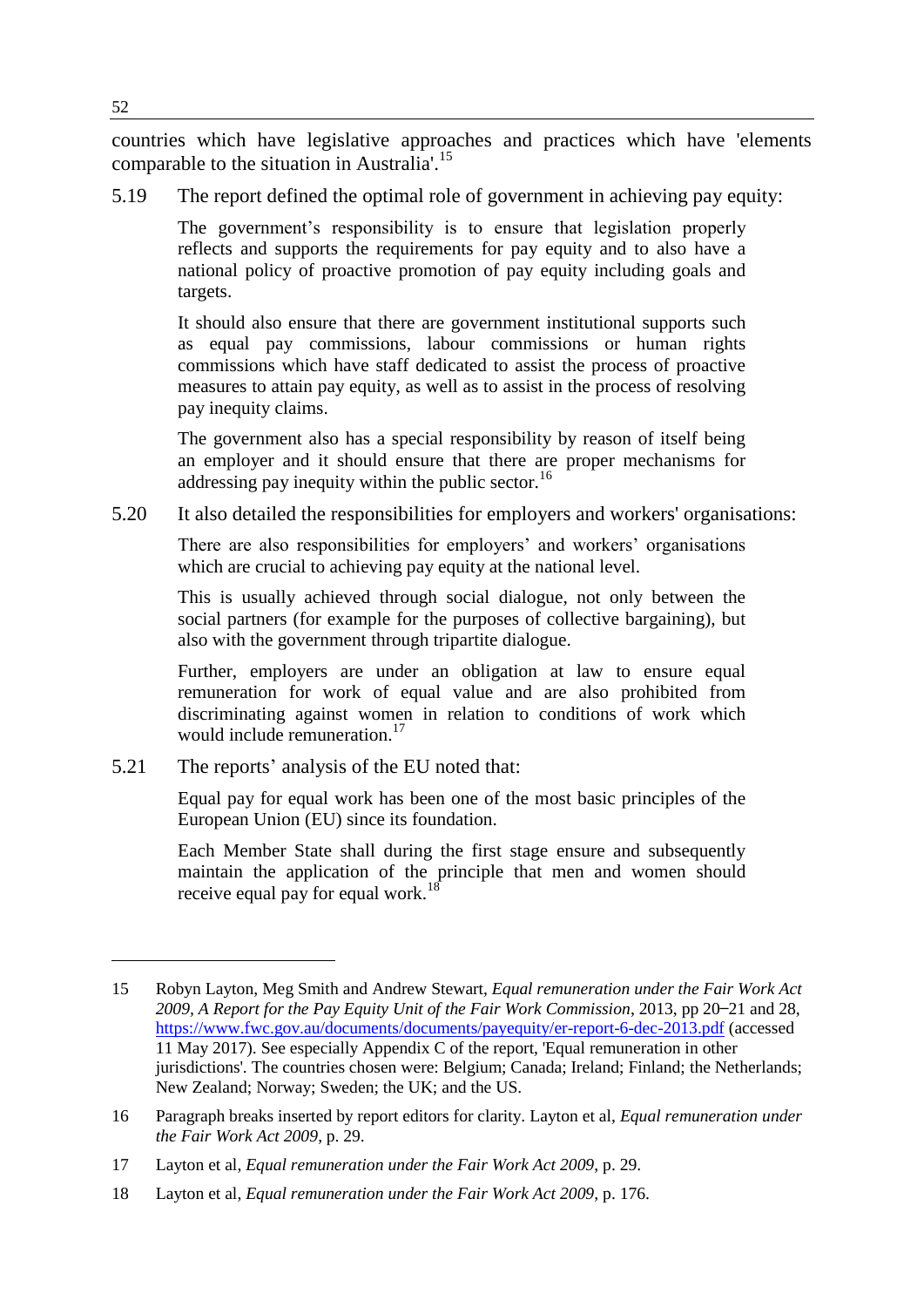5.22 The 2013 report 'Tackling the Gender Pay Gap in the European Union' noted that:

Finding a solution to the gender pay gap is mainly in the hands of national governments and the social partners…Public opinion in the EU Member States also has an important role to play. National governments and the social partners have adopted a wide range of measures to close the gender pay gap.<sup>19</sup>

5.23 The report goes on to describe the initiatives that have worked in EU member nations. These include strategies on gender equality and equal pay, reports and audits at company level, specific legislation, the role of collective agreements, making pay systems transparent and job classification methods that are free of gender bias.

## *Belgium*

5.24 The relevant legislation is 'aimed at combating discrimination between women and men'. It deals with 'equal pay' but it does not explicitly mention 'work of the same value'.<sup>20</sup> However, relevant Belgian case law:

…reveals that the principle of application to work of the same value is not disputed. It applies to all work situations in the private sector, and in those sections of the public sector which fall within the federal jurisdiction.<sup>21</sup>

# *Republic of Ireland*

5.25 The Equality Authority is responsible for research and the promotion of equality:

Complaints can be made directly to the Equality Tribunal. However, a claim on the basis of gender, which includes a claim for equal pay, can be dealt with by either the Circuit Court or the Labour Court without first claiming to the Equality Tribunal. The Tribunal can order arrears of pay up to a maximum of three years. $^{22}$ 

## *Finland*

 $\overline{a}$ 

5.26 Equal pay for men and women is enshrined in the Constitution of Finland:

…equality of the sexes is promoted in societal activity and working life, especially in the determination of pay and the other terms of employment.<sup>23</sup>

5.27 However, the labour market in Finland is highly segregated and the gender pay gap is above the OECD average. Finnish studies have shown that:

<sup>19</sup> Layton et al, *Equal remuneration under the Fair Work Act 2009*, pp 182–183.

<sup>20</sup> As required by Article 157(1) of the *Treaty on the Functioning of the European Union*.

<sup>21</sup> Layton et al, *Equal remuneration under the Fair Work Act 2009*, pp 183–184.

<sup>22</sup> Layton et al, *Equal remuneration under the Fair Work Act 2009*, p. 189.

<sup>23</sup> Layton et al, *Equal remuneration under the Fair Work Act 2009*, p. 190.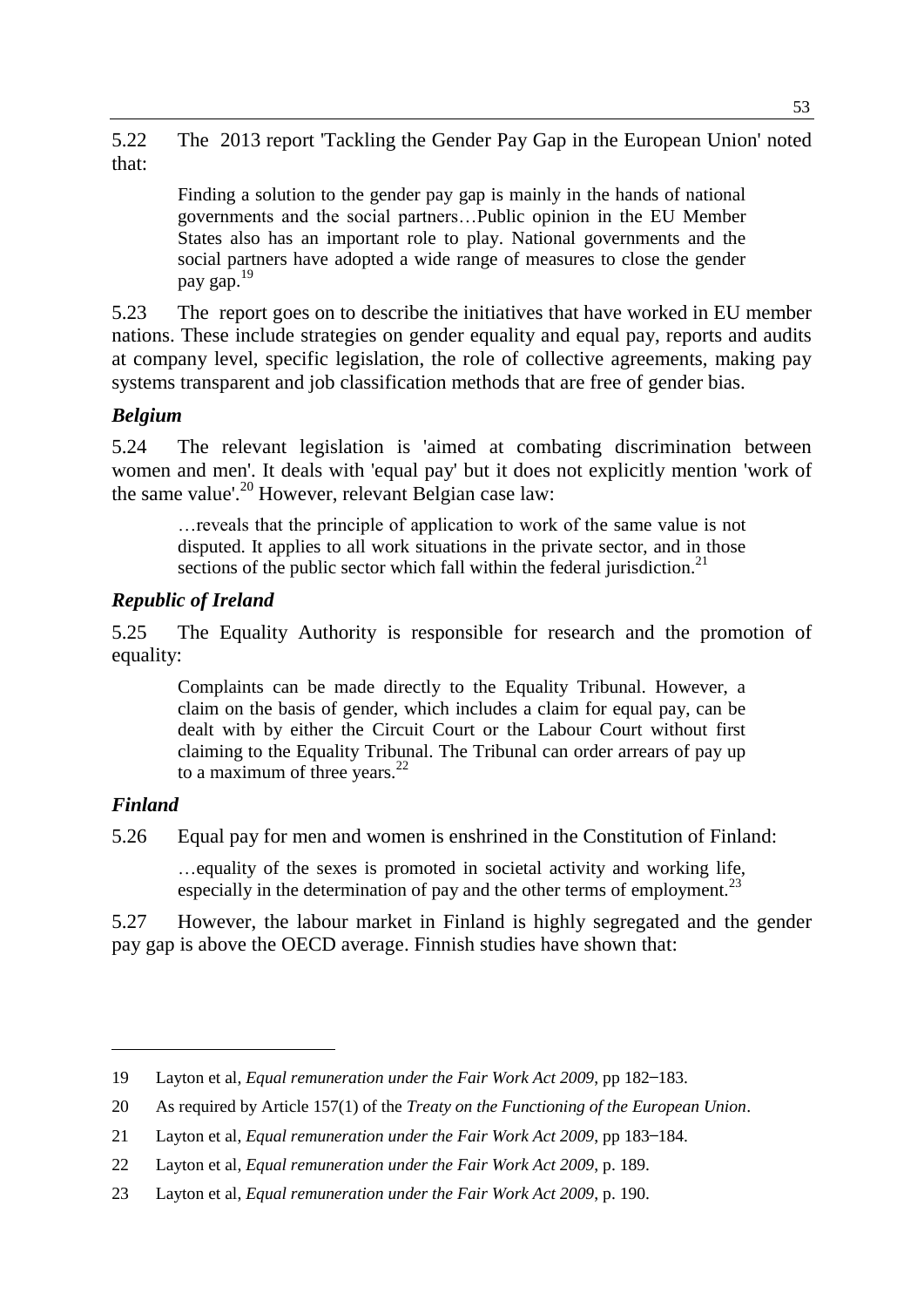…gender segregation of the labour market is a major cause of pay differentials, but there is disagreement about whether pay differentials are discriminatory.<sup>24</sup>

#### *Norway*

5.28 The relevant legislation 'promotes gender equality and prohibits gender discrimination'<sup>25</sup> and states that:

…an employer has a positive obligation to promote gender equality. As such, employers in the public and private sectors must make active, targeted and systematic efforts to promote gender equality in their enterprises...<sup>26</sup>

#### *Sweden*

5.29 In Sweden:

An individual employee (or various employees) must be identified as potentially discriminated against, which requires a relevant comparator of the opposite sex. Such a comparator must be found at the same employer, otherwise there is no comparable situation. $27$ 

5.30 Sweden also has a 'quick and easy' method for determining the demands and degree of difficulty associated with particular jobs, which helps to:

…ascertain whether differentials in men's and women's wages are due to sex discrimination'.<sup>28</sup>

#### *United Kingdom*

 $\overline{a}$ 

5.31 As discussed in Chapter 2, public reporting of individual employer gender pay gaps (GPGs) has been introduced in the UK, requiring employers to include an explanation of why a pay gap exists and their plans to overcome this.<sup>29</sup>

5.32 Additionally, the relevant equal remuneration legislation:

…gives women and men the right to equal pay for equal work…[including] that work is 'equal' if it is 'like work', 'work rated as equivalent' or 'work of equal value'.<sup>30</sup>

5.33 The Equality and Human Rights Commission also has powers to:

…carry out enquiries, for example into the extent and causes of pay gaps in particular sectors, and also to conduct investigations of an employer it suspects of having unlawfully discriminatory pay practices.

<sup>24</sup> Layton et al, *Equal remuneration under the Fair Work Act 2009*, pp 191–192.

<sup>25</sup> Layton et al, *Equal remuneration under the Fair Work Act 2009*, p. 201.

<sup>26</sup> Layton et al, *Equal remuneration under the Fair Work Act 2009*, p. 202.

<sup>27</sup> Layton et al, *Equal remuneration under the Fair Work Act 2009*, pp. 205–206.

<sup>28</sup> Layton et al, *Equal remuneration under the Fair Work Act 2009*, p. 207.

<sup>29</sup> W+FPR, *Submission 33*, p. 23.

<sup>30</sup> Layton et al, *Equal remuneration under the Fair Work Act 2009*, p. 206.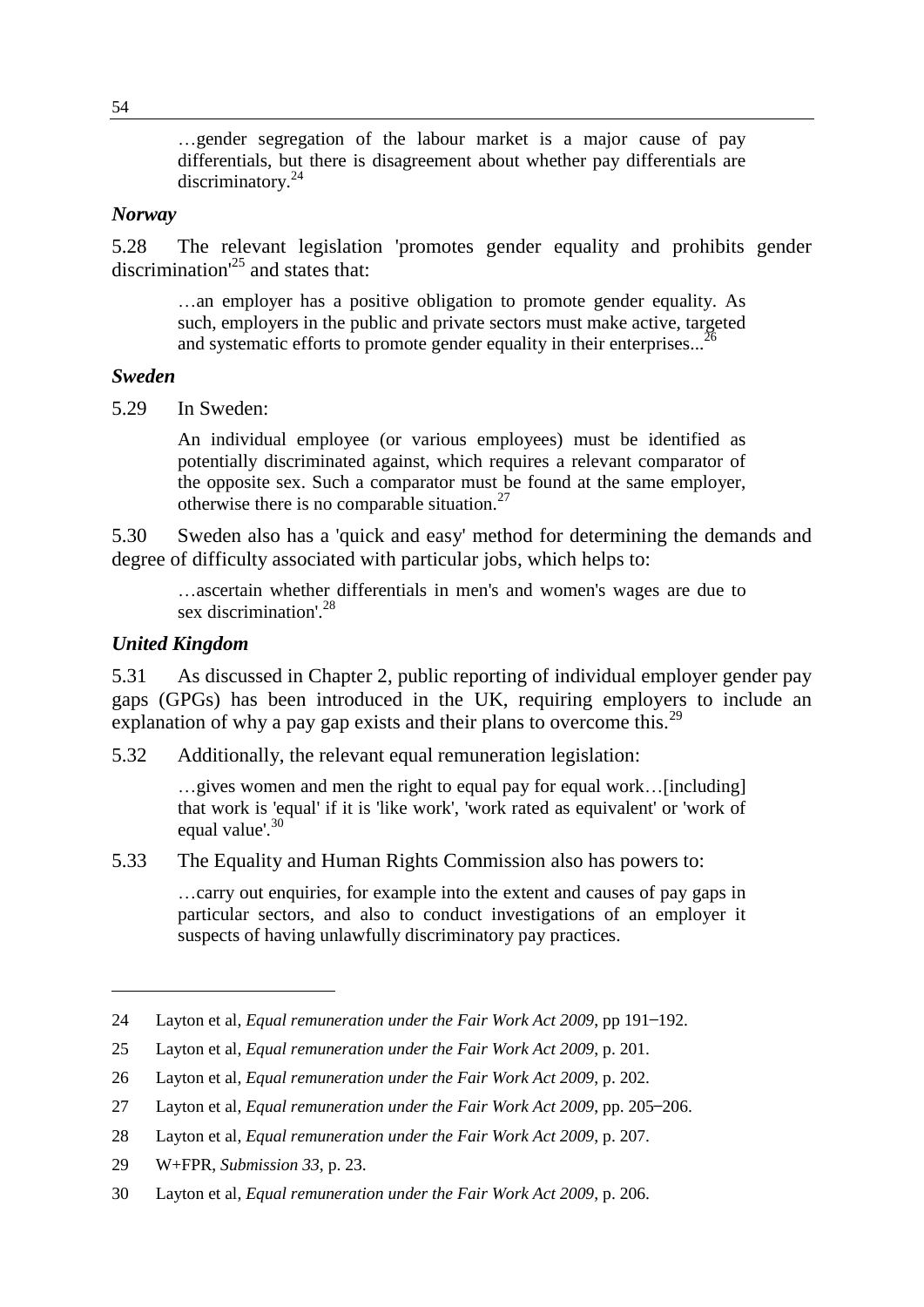### *Canada*

5.34 Like Australia, Canada has 'a combination of human rights legislation which prohibits discrimination on the grounds of gender, as well as labour laws which deal with the issue of gender pay equity'.

5.35 An independent agency has statutory responsibility for the relevant legislation that provides for:

…the gender composition of an occupational group is a relevant consideration in determining the complaint of a member of that group.<sup>31</sup>

5.36 However, some criticisms have been made of the limited effectiveness (of the process) in achieving the stated objective.<sup>32</sup>

#### *New Zealand*

5.37 The relevant legislation provides for:

…criteria to be applied in determining whether there exists an element of differentiation, based on the sex of the employees, in the rates of remuneration of male and female employees for any work or class of work payable under any instrument. The provision distinguishes between work which is not 'exclusively or predominantly performed by female employees' and that which is.  $33$ 

5.38 In addition:

 $\overline{a}$ 

…there is increasing proactive encouragement through the Department of Labour and the Ministry of Women to promote self-assessment models in the private sector, which are not mandatory.<sup>34</sup>

5.39 As noted in Chapter 4, in 2016 following concerted community pressure arising from an equal remuneration case for women residential aged care workers, the New Zealand government entered into tri-partite discussions with New Zealand unions and business that has resulted in an agreed set of pay equity principles and mechanism for progressing equal remuneration matters in female-dominated occupations or industries across the New Zealand economy.<sup>35</sup>

5.40 Ms Helen Gibbons, Assistant National Secretary, United Voice, commented on the New Zealand care workers case:

…the New Zealand government has done something about [it] and has negotiated an outcome that will actually see some movement in the equal pay gap for care workers in New Zealand. This [issue] is certainly

<sup>31</sup> Layton et al, *Equal remuneration under the Fair Work Act 2009*, p. 211.

<sup>32</sup> Layton et al, *Equal remuneration under the Fair Work Act 2009*, p. 212.

<sup>33</sup> Layton et al, *Equal remuneration under the Fair Work Act 2009*, p. 220.

<sup>34</sup> Layton et al, *Equal remuneration under the Fair Work Act 2009*, p. 222.

<sup>35</sup> Joint Working Group on Pay Equity Principles—Recommendations, 7 June 2016, <http://www.ssc.govt.nz/pay-equity-working-group> (accessed 31 March 2017). See also VTHC, *Submission 13*, p. 17.